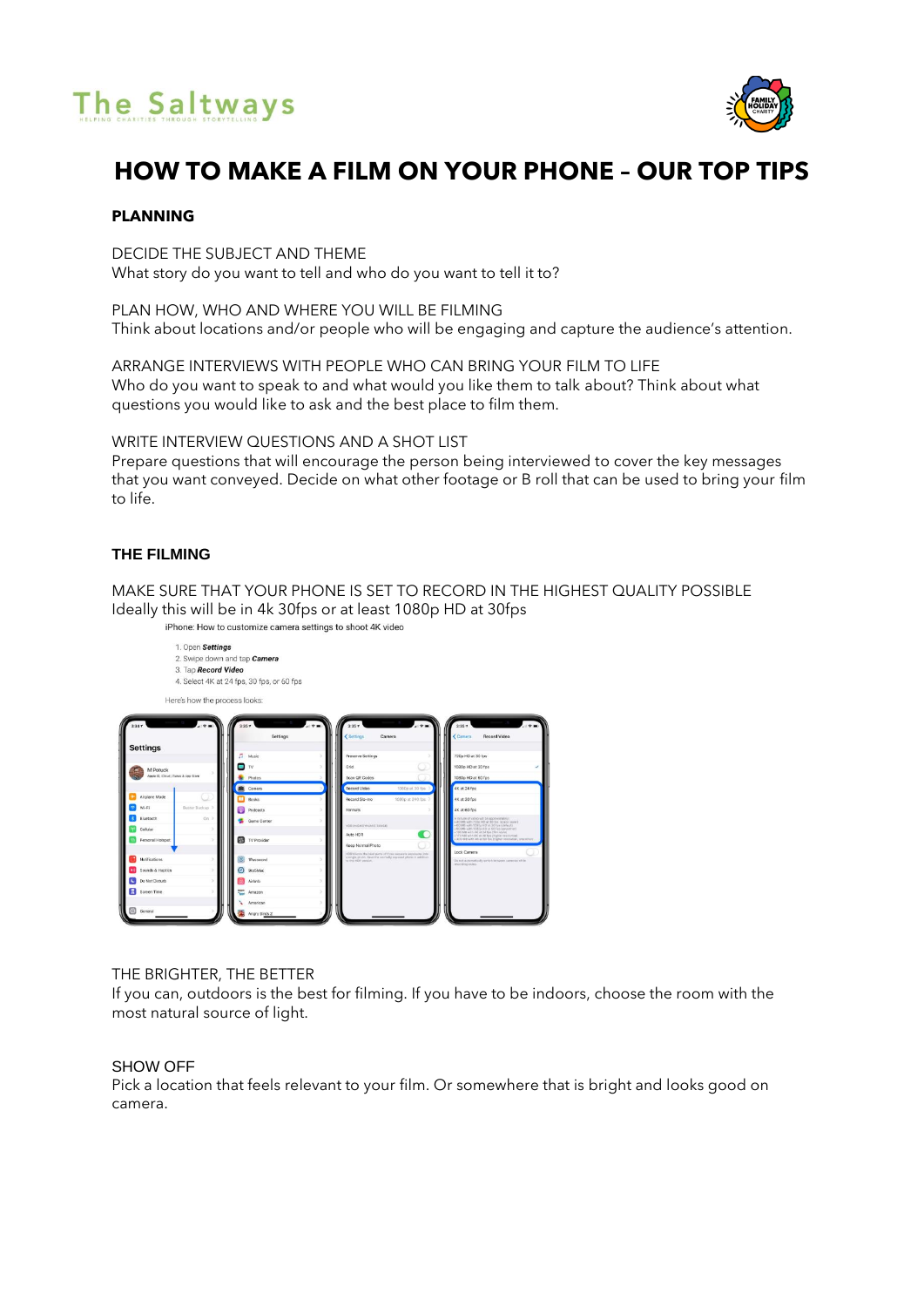



# STAND IN SPACE

Don't have the person/people you are filming sit in front of a wall. Space behind them makes them stand out from the background and usually makes everything look and sound nicer. If you are filming yourself, set up the camera and then check the background before you film.

# **LANDSCAPE**

Hold your phone landscape, not portrait.

#### TURN IT AROUND

The camera on the back of your phone is better quality than the selfie one, so if you are shooting yourself, turn the phone around.

HAVE THE SUN BEHIND THE PERSON/PEOPLE YOU ARE FILMING AND NOT IN FRONT This stops people from squinting and gives a more even light to make it brighter.



# CLEAN YOUR PHONE LENS.

Make sure that you lens is free of fingerprints and smudges. A reading glasses cleaning cloth is perfect for this job.

#### HOLD IT STEADY

Hold your phone as stable as possible, or even put it in a cradle or on a tripod if that feels better. Also decide beforehand where it is going to be shared. This will dictate whether you should be filming horizontally or vertically.

# SOUND

Speak clearly, concisely and stay out of the wind.

# WATCH IT BACK AS YOU ARE GOING

After a couple of goes watch the video back with your headphones on. Check the sound, check the content and tweak as you go. Get multiple options so that you have lots of options to choose from when you are editing.

# **THE INTERVIEW**

#### MAKE THEM COMFORTABLE

Being interviewed can be nerve-wracking, help the person you are filming feel at ease by having a chat before you start asking questions. Ask them what they had for breakfast, what their favourite place is – and then you can check the sound and lighting before you start the interview questions.